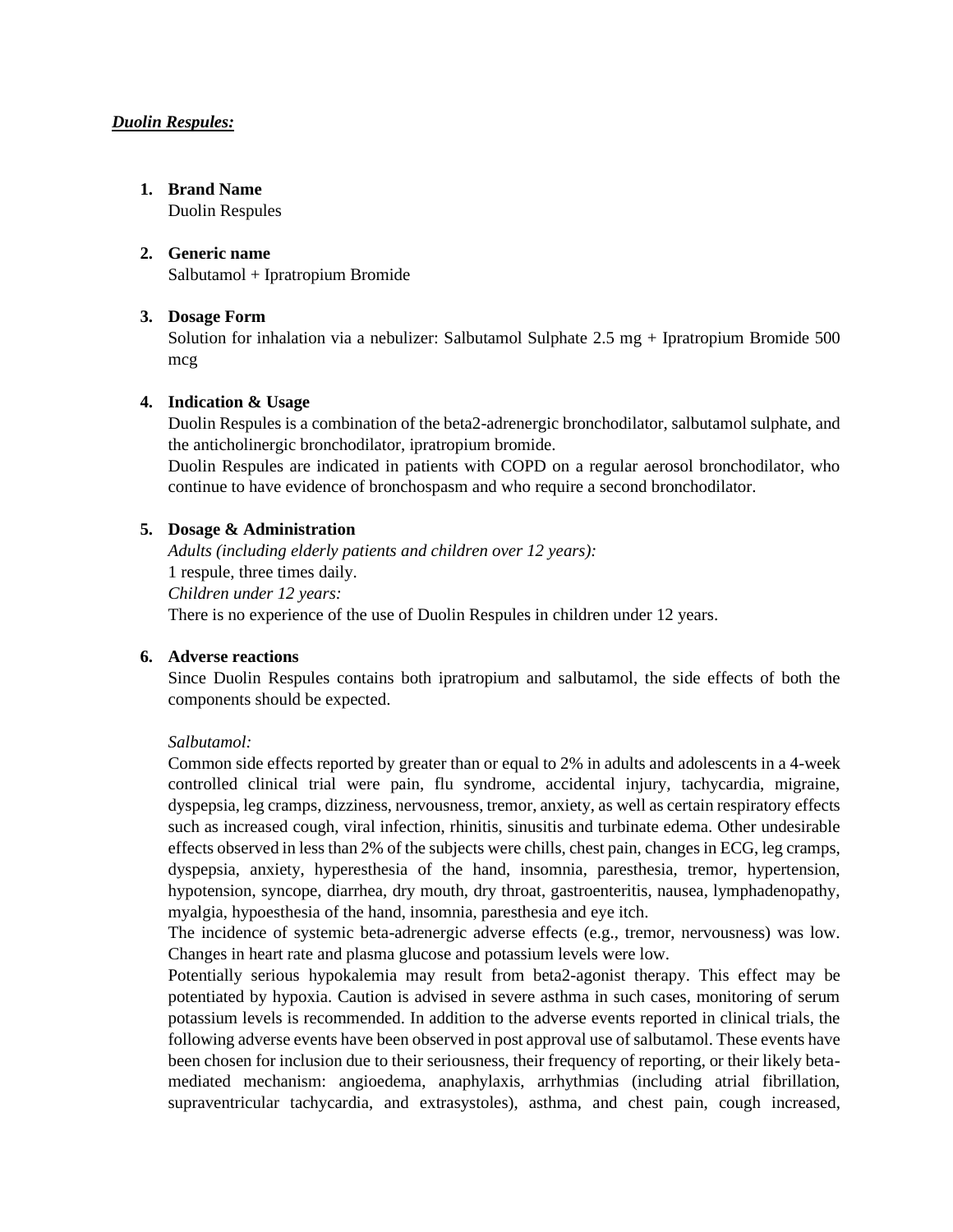dysphonia, dyspnea, gastroesophageal reflux disease (GERD), metabolic acidosis, nausea, nervousness, rash, tachycardia, tremor, and urticaria. Because these events have been reported spontaneously from a population of unknown size, estimates of frequency cannot be made.

In addition, salbutamol, like other sympathomimetic agents, can cause adverse reactions such as hypertension, angina, vertigo, central nervous system stimulation, sleeplessness, headache, and drying or irritation of the oropharynx.

#### *Ipratropium Bromide:*

As with all inhalation therapy, Duolin may show symptoms of local irritation. Adverse drug reactions were identified from data obtained in clinical trials and pharmacovigilance during post approval of the drug.

In a clinical trial involving 3488 patients, administered with Ipratropium bromide and salbutamol, following were the side effects seen:

The common adverse effects  $(>1/100, < 1/10)$  include: nervous system disorders (headache), respiratory, thoracic and mediastinal disorders (cough, local irritation), gastro-intestinal disorders [dryness of mouth, nausea and disturbances in gastrointestinal motility (constipation, diarrhea and vomiting) and dizziness.

The uncommon adverse effects include  $(>1/1,000, < 1/100)$  nervous system disorder (nervousness, dizziness, headache, tremor); cardiac disorder (palpitations, tachycardia, increased systolic blood pressure); respiratory, thoracic and mediastinal disorders (cough, dysphonia, throat irritation); gastrointestinal disorders (dry mouth, nausea), skin disorder (skin reaction). The rare adverse effects  $(>1/10,000, < 1/1,000)$  include: immune system disorders (Anaphylactic reaction, hypersensitivity, Angioedema of tongue, lips and face), metabolic disorder (hypokalemia); eye disorders (accommodation disturbances, narrow angle glaucoma, corneal edema, eye pain, increased intraocular pressure, mydriasis, blurred vision, conjunctival hyperemia, halo vision), cardiac disorders (arrhythmia, atrial fibrillation, myocardial ischemia, supraventricular tachycardia), respiratory, thoracic and mediastinal disorders (bronchospasm, paradoxical bronchospasm, dry throat, pharyngeal edema, spasm of the larynx), skin and subcutaneous disorders (hyperhidrosis, rash, urticaria, pruritus), gastrointestinal disorder (diarrhea, constipation, vomiting, mouth edema, stomatitis), musculoskeletal disorder (muscle spasm, muscular weakness, myalgia), renal disorder (urinary retention), Asthenia and decrease in diastolic blood pressure.

### **7. Contraindications**

Duolin Respules are contraindicated in patients with hypertrophic obstructive cardio- myopathy or tachyarrhythmia. Duolin Respules are also contraindicated in patients with history of hypersensitivity to any component of the formulation (salbutamol sulphate, ipratropium bromide) or to atropine and its derivatives.

#### **8. Drug interactions**

#### *Anticholinergic Agents:*

The chronic co-administration of salbutamol and ipratropium bromide with other anticholinergic drugs has not been studied. Therefore, the chronic co-administration of Duolin with other anticholinergic drugs is not recommended.

#### *Beta-Adrenergic Agents:*

Caution is advised in the co-administration of Duolin Respules and other sympathomimetic agents due to the increased risk of adverse cardiovascular effects.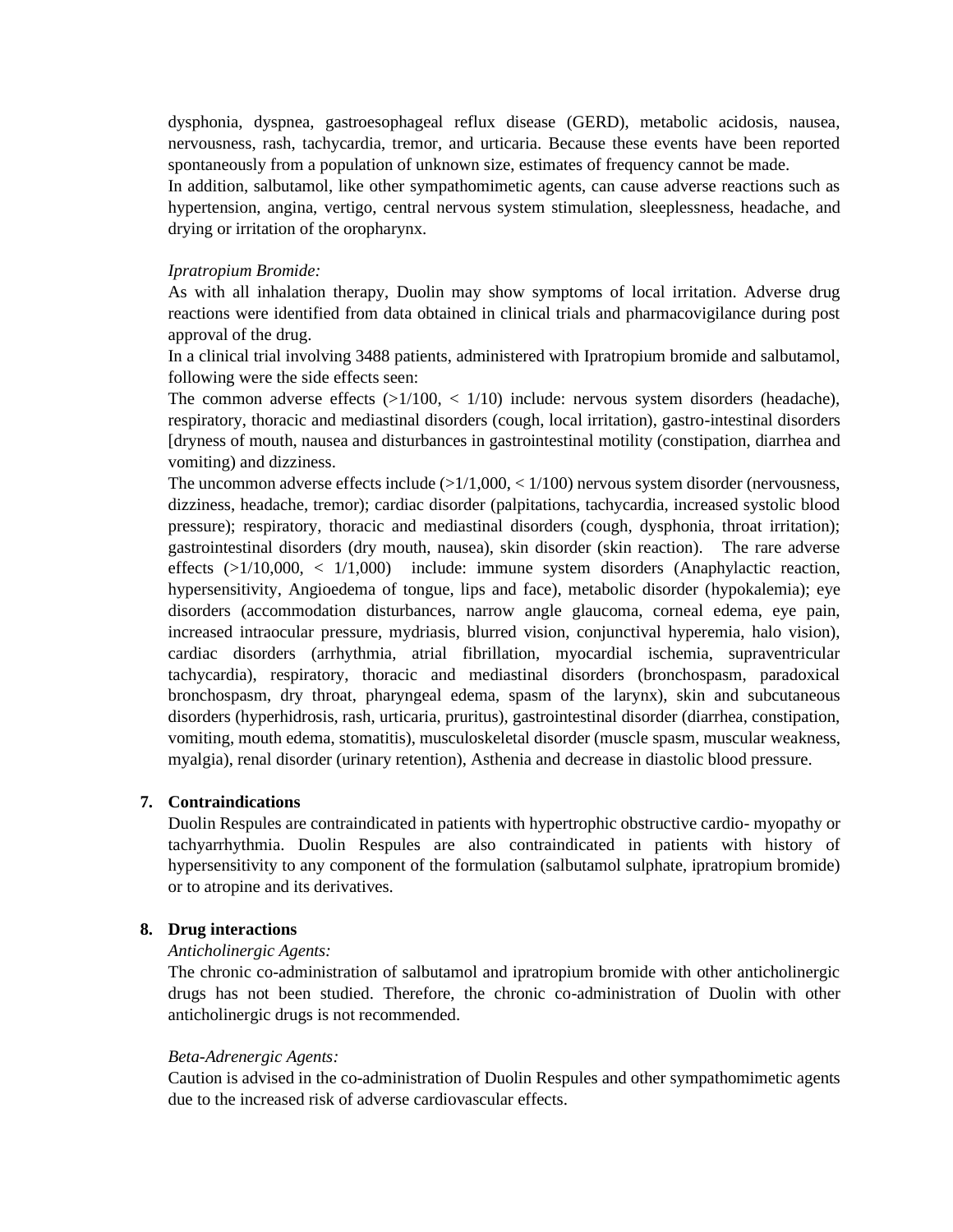The use of additional beta-agonists, xanthine derivatives and corticosteroids may enhance the effect of Duolin. The concurrent administration of other beta-mimetics, systemically absorbed anticholinergics and xanthine derivatives may increase the severity of side effects. A potentially serious reduction in effect may occur during concurrent administration of beta-blockers.

Beta2-adrenergic agonists should be administered with caution to patients being treated with monoamine oxidase inhibitors or tricyclic antidepressants, since the action of beta2-adrenergic agonists may be enhanced. Inhalation of halogenated hydrocarbon anesthetics such as halothan e may increase the susceptibility to the cardiovascular effects of beta-agonists.

### *Beta-Receptor Blocking Agents:*

These agents and salbutamol sulphate inhibit the effect of each other. Beta-receptor blocking agents should be used with caution in patients with hyper-reactive airways or under certain circumstances e.g. as prophylaxis after myocardial infarction, they should be administered with caution. Also, relatively selective beta1-selective agents are recommended for use.

### *Diuretics*:

The ECG changes and/or hypokalemia that may result from the administration of non-potassiumsparing diuretics (such as loop or thiazide diuretics) can be acutely worsened by beta-agonists, especially when the recommended dose of the beta-agonist is exceeded. Although the clinical significance of these effects is not known, caution is advised in the co-administration of betaagonist-containing drugs, such as Duolin Respules, with non-potassium-sparing diuretics.

# *Digoxin:*

It would be prudent to carefully evaluate the serum digoxin levels in patients who are currently receiving digoxin and Duolin Respules.

# *Monoamine Oxidase Inhibitors or Tricyclic Antidepressants:*

Duolin Respules should be administered with extreme caution to patients being treated with monoamine oxidase inhibitors or tricyclic antidepressants, or within 2 weeks of discontinuation of such agents, because the action of salbutamol sulphate on the cardiovascular system may be potentiated.

# **9. Warnings & Precautions**

### *Paradoxical Bronchospasm*

As with other inhalation therapy paradoxical bronchospasm may occur with an immediate increase in wheezing and shortness of breath after dosing. Paradoxical bronchospasm responds to a rapidacting inhaled bronchodilator and should be treated straightaway.

Paradoxical bronchospasm has been observed with both inhaled ipratropium bromide and salbutamol products and can be life-threatening. If this occurs, Duolin Respules should be discontinued immediately, patients should be assessed and alternative therapy instituted.

### *Do Not Exceed Recommended Dose*

Fatalities have been reported in association with excessive use of inhaled products containing sympathomimetic amines.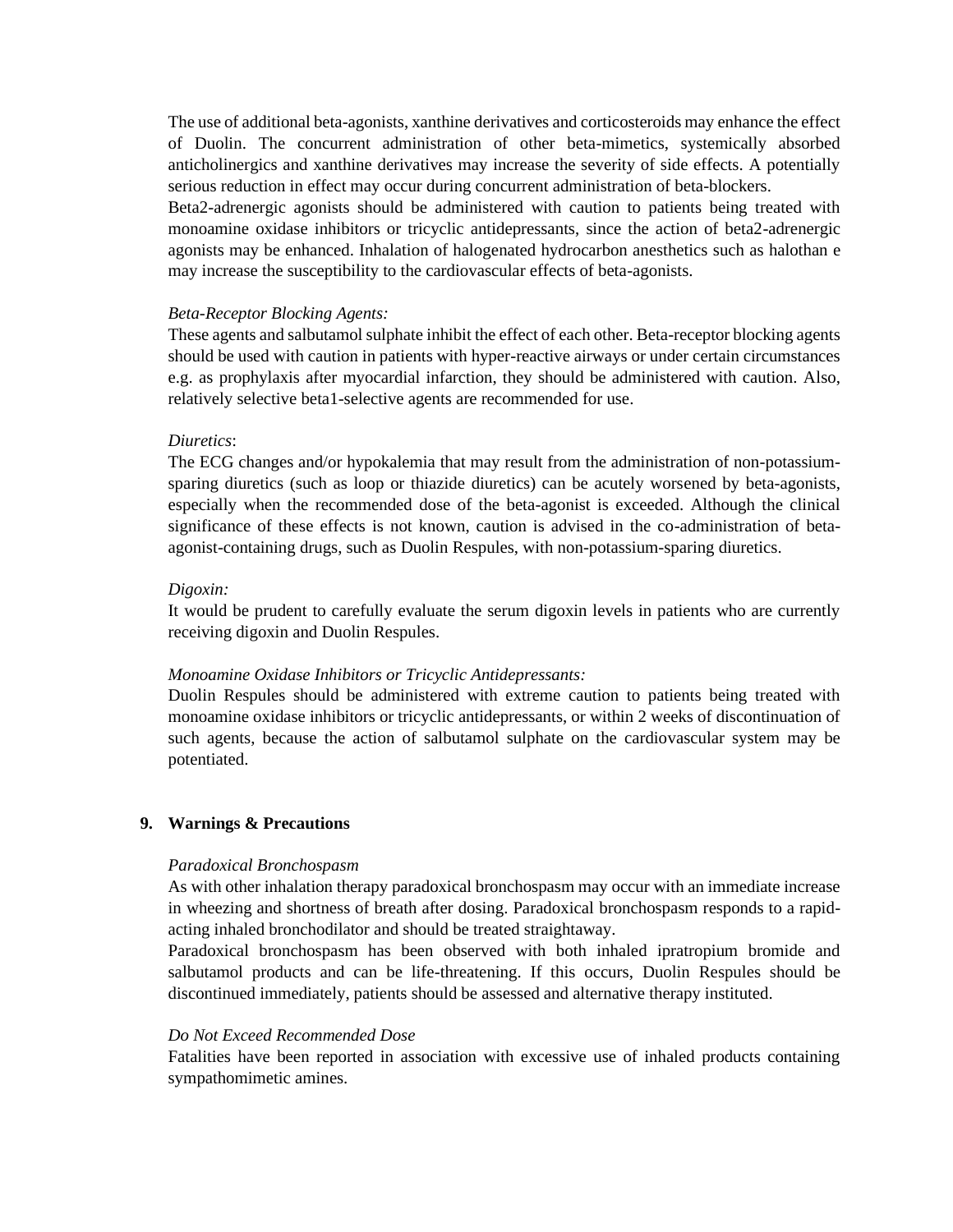#### *Ocular Complications*

Patients must be instructed in the correct use of Duolin Respules and warned not to allow the solution or mist to enter the eyes. This is particularly important in patients who may be pre-disposed to glaucoma. Such patients should be warned specifically to protect their eyes. Eye pain or discomfort, blurred vision, visual halos or colored images, in association with red eyes from conjunctival congestion and corneal edema may be signs of acute narrow-angle glaucoma. Should any combination of these symptoms develop, treatment with miotic drops should be initiated and specialist advice sought immediately.

Antiglaucoma therapy is effective in the prevention of acute narrow-angle glaucoma in susceptible individuals and patients who may be susceptible to glaucoma should be warned specifically on the need for ocular protection.

#### *Cardiovascular Effects:*

Like other beta-adrenergic agonists, Duolin Respules can produce clinically significant cardiovascular effects in some patients as measured by pulse rate, blood pressure, and/or symptoms. Although such effects are uncommon for Duolin Respules at recommended doses, if they occur, the drug may need to be discontinued. In addition, beta agonists have been reported to produce electrocardiogram (ECG) changes, such as flattening of the T-wave, prolongation of the QTc interval, and ST segment depression. Large doses of intravenous racemic salbutamol have been reported to aggravate pre-existing diabetes mellitus and ketoacidosis. The clinical significance of these findings is unknown. Therefore, Duolin Respules, like other sympathomimetic amines, should be used with caution in patients with cardiovascular disorders, especially coronary insufficiency, cardiac arrhythmias, and hypertension, in patients with convulsive disorders, hyperthyroidism, or diabetes mellitus and in patients who are unusually responsive to sympathomimetic amines.

#### *Immediate Hypersensitivity Reactions*

Immediate hypersensitivity reactions to salbutamol and/or ipratropium bromide may occur after the administration of Duolin Respules, as demonstrated by rare cases of urticaria (including giant urticaria), angioedema, skin rash, pruritus, oropharyngeal edema, bronchospasm, anaphylaxis, pruritus and laryngospasm. If such a reaction occurs, therapy with Duolin Respules should be stopped at once and alternative treatment should be considered

### *Systemic Effects Seen with Sympathomimetic Drugs*

As with all products containing sympathomimetic amines, Duolin Respules should be used with caution after careful risk/benefit assessment in patients with cardiovascular disorders, especially coronary insufficiency, cardiac arrhythmias, recent myocardial infarction and hypertension; in patients with convulsive disorders, hyperthyroidism, diabetes mellitus, pheochromocytoma; and in patients who are unusually responsive to sympathomimetic amines.

#### *Systemic Effects Seen with Anticholinergic Drugs*

Duolin Respules should be used with caution in patients with a risk of narrow-angle glaucoma, prostatic hyperplasia or bladder-outflow obstruction.

#### *Use in Hepatic or Renal Diseases*

Duolin Respules have not been studied in patients with hepatic or renal impairment. It should be used with caution in these patient populations.